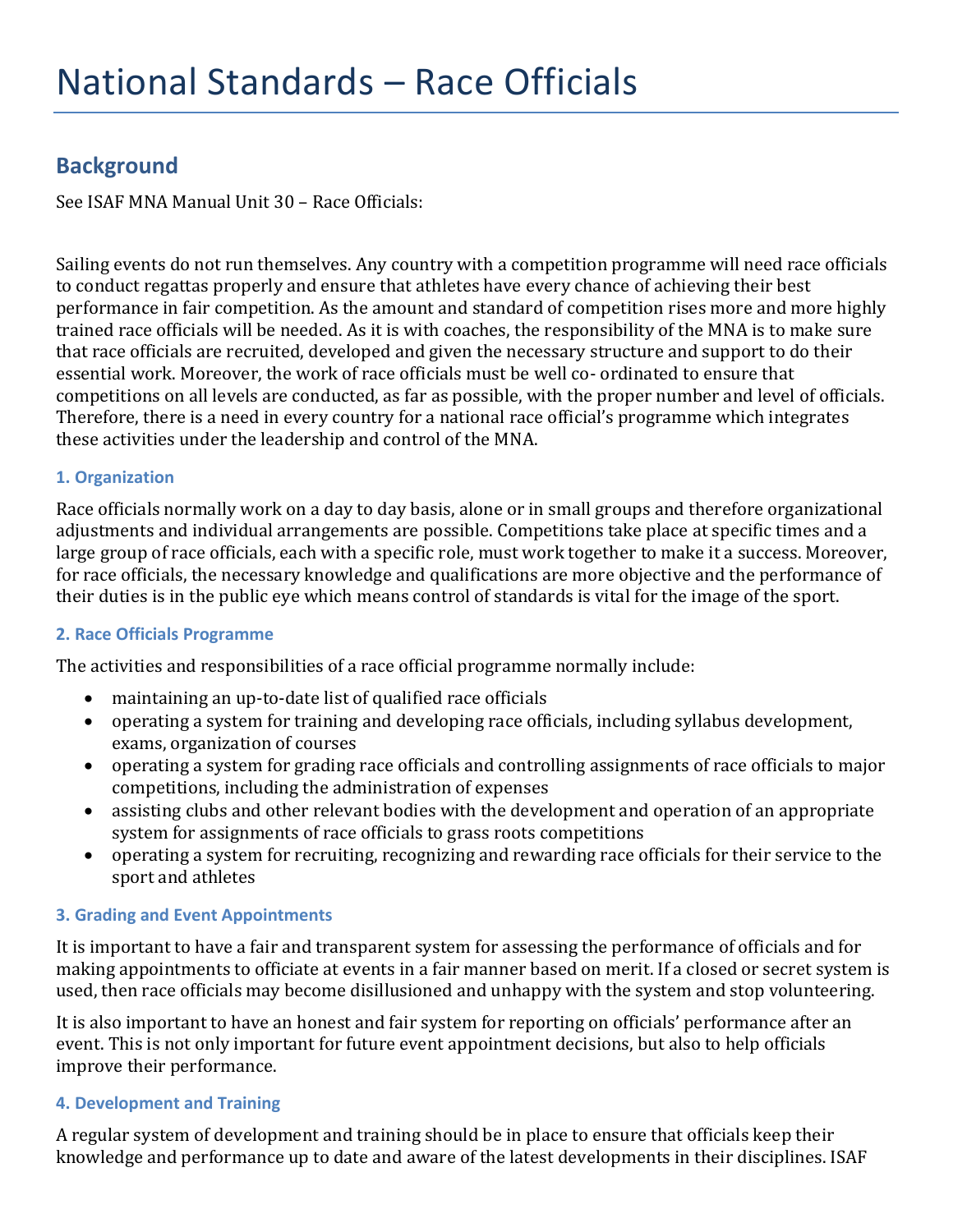regularly sends rules updates, Q&A's and guidance to MNAs and these should be disseminated down to race officials within the country.

## **5. Retention**

As noted above, sailing events cannot run without suitably qualified race officials and their status as volunteers must be remembered. Retention of officials should be considered a high priority and efforts made to recognize the service given by officials (e.g. through newsletters, awards, clothing etc). Expenses should be reimbursed promptly and those who supervise the race official's programme should try to have an open and welcoming atmosphere so officials feel comfortable raising any concerns with them. It is also important to involve race officials to an appropriate extent in decisions and planning made about areas where they have expertise and involvement.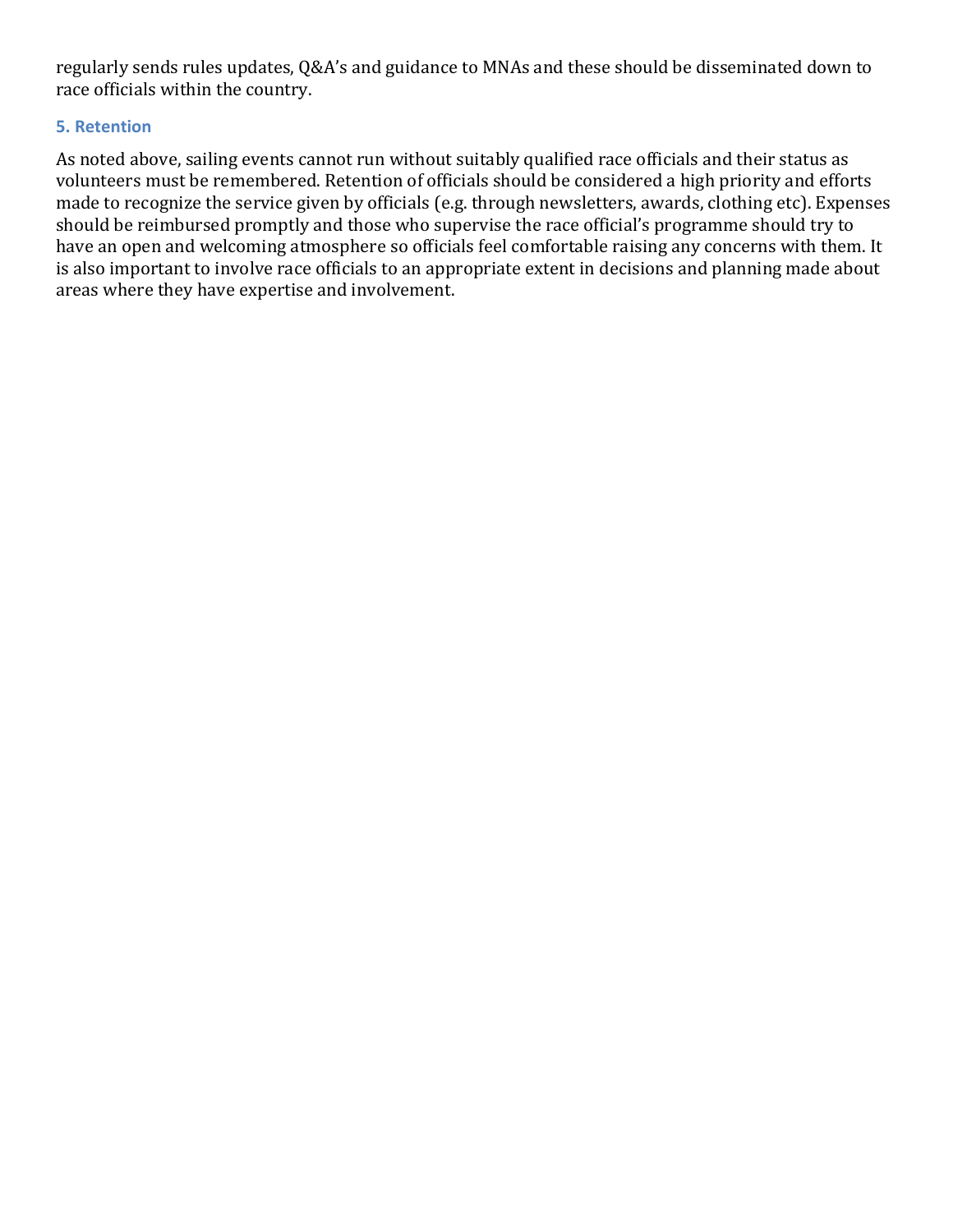# **Race Management Standards**

The BSA Race Management Scheme for race officers is a structured programme of qualification leading to National Race Officer status.

The BSA provides race officer training up to the level of National Race Officer (NRO). It is anticipated that most race officers will wish to progress through the levels of Club Race Officer to NRO.

All race officials must be members of the BSA (through a Club, Class, or Association).

### **Club Race Officer**

The Club Race Officer qualification is not a BSA qualification but one belonging to the clubs themselves. The clubs will be encouraged to have their race officials participate in BSA provided race management seminars and other training; and to have their officials' progress to National Race Officer level.

## **National Race Officer**

For the NRO qualification candidates are recommended to have been a very active Race Officer normally for at least two years. In exceptional circumstances a very experienced but non-qualified race officer can proceed directly to NRO status. Attendance at a National Race Management Seminar is required together with a pass at the NRO examination.

Applications for NRO require experience as the race officer in charge of racing of at least 4 Major Events. In addition the candidate's experience should include working with various senior race officers, and various course configurations. Other requirements for NRO are as detailed in the Matrix.

Applications for re-appointment as NRO are required four years after the initial appointment and then at intervals of four years thereafter (for applicants aged 75 years or over re-appointment is required after two years rather than four). Candidates for re-appointment need to demonstrate that they have run events of appropriate level and attended a Race Management Conference (or another seminar) as outlined in the Matrix notes.

# **Matrix**

All BSA qualifications (NRO) are held for four years (two years for those over 75 years of age) after which time an application for renewal must be made. Applicants must be:

- members of the BSA (through a Club, Class, or Association);
- an experienced racing sailor ;
- age 21 or over; and
- resident in Bermuda.

| <b>Requirement</b>        | <b>Club (recommended)</b>               | <b>National Initial</b>     | <b>National Renewal</b>     |
|---------------------------|-----------------------------------------|-----------------------------|-----------------------------|
| <b>Seminar</b>            | Club                                    | National                    | <b>National</b>             |
| <b>Examination</b>        | Not required                            | <b>NRO</b>                  | Not required                |
| <b>Minimum experience</b> | 2 years as R/C member<br>plus 4 events* | 4 major events*             | 4 major events*             |
| <b>References</b>         | Not required                            | 2 (Club and/or Class)       | 2 (Club and/or Class)       |
| <b>VHF Certificate</b>    | <b>Yes</b>                              | Yes                         | <b>Yes</b>                  |
| <b>Manuals</b>            | Seminar                                 | <b>ISAF Race Management</b> | <b>ISAF Race Management</b> |

\* As Race Officer In Charge.